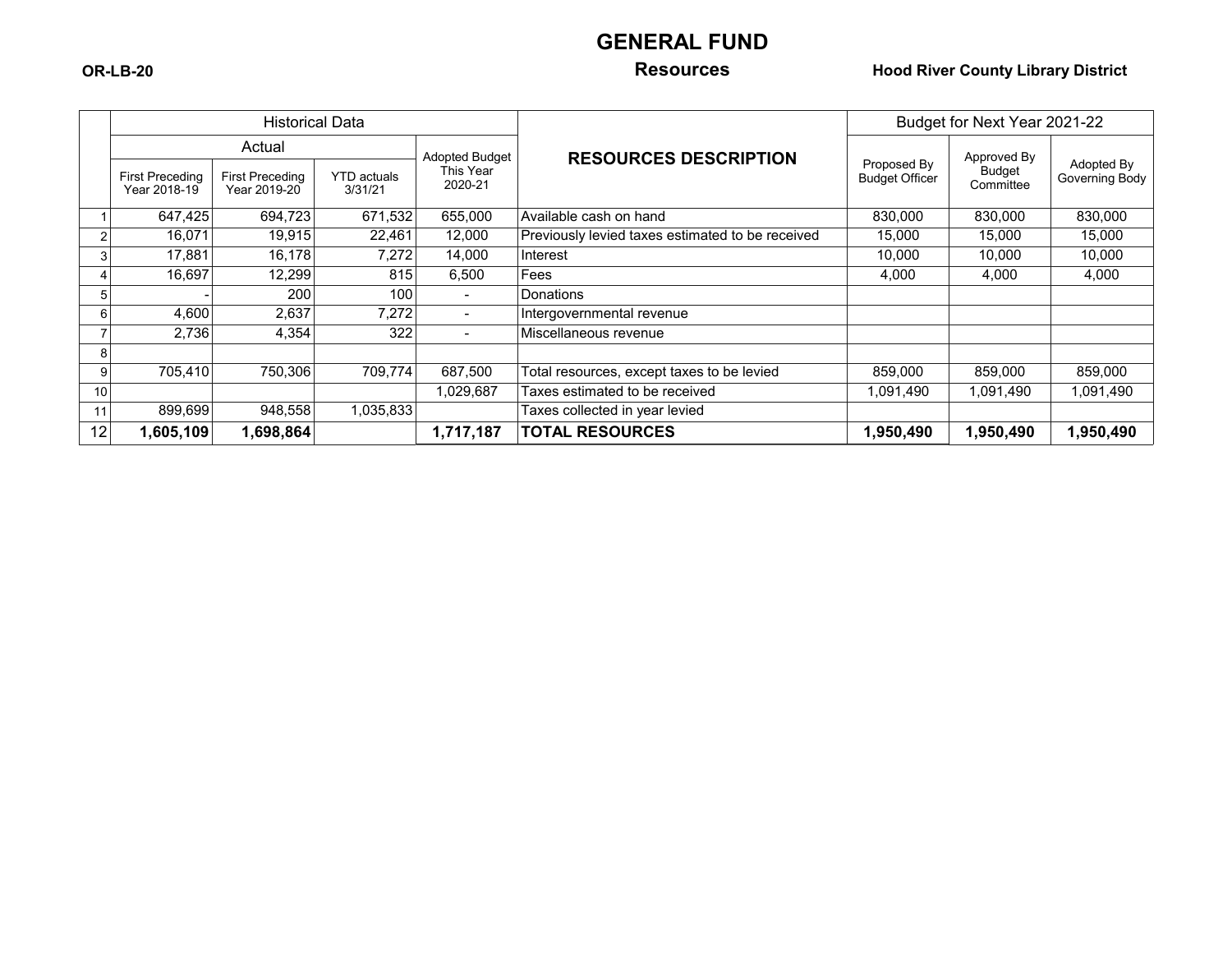# **GENERAL FUND**

# **LB-31 Detailed Requirements**

|                  |                                  |                                        | <b>Historical Data</b>  |                      |                                           | Budget for Next Year 2021-22         |                                        |                              |
|------------------|----------------------------------|----------------------------------------|-------------------------|----------------------|-------------------------------------------|--------------------------------------|----------------------------------------|------------------------------|
|                  | Actual<br><b>Adopted Budget</b>  |                                        |                         |                      | <b>REQUIREMENTS FOR:</b>                  |                                      |                                        |                              |
|                  | Second Preceding<br>Year 2018-19 | <b>First Preceding</b><br>Year 2019-20 | <b>YTD</b><br>3/31/2021 | This Year<br>2021-22 | <b>Hood River County Library District</b> | Proposed by<br><b>Budget Officer</b> | Approved by<br><b>Budget Committee</b> | Adopted by<br>Governing Body |
|                  |                                  |                                        |                         |                      | <b>LIBRARY OPERATIONS</b>                 |                                      |                                        |                              |
|                  |                                  |                                        |                         |                      | <b>PERSONAL SERVICES</b>                  |                                      |                                        |                              |
| $\boldsymbol{2}$ |                                  |                                        |                         |                      | <b>Salaries</b>                           |                                      |                                        |                              |
| 3                | 3,285                            | 6,769                                  | 5,324                   |                      | 7,638 Library Clerk I                     | 8,281                                | 8,281                                  | 8,281                        |
| 4                | 92,968                           | 98,255                                 | 70,236                  |                      | 107,038 Library Clerk II                  | 115,605                              | 115,605                                | 115,605                      |
| 5                | 48,646                           | 57,568                                 | 71,561                  |                      | 56,196 Library Assistant I                | 68,838                               | 68,838                                 | 68,838                       |
| 6                | 88,732                           | 104,607                                | 43.120                  |                      | 58,378 Library Assistant II               | 63.265                               | 63,265                                 | 63,265                       |
| $\overline{7}$   | 70,529                           | 67,269                                 | 52,487                  |                      | 118,113 Librarian I                       | 128,034                              | 128,034                                | 128,034                      |
| 8                | 45,246                           | 45,511                                 | 40,481                  |                      | 60,258 Librarian II                       | 65,291                               | 65,291                                 | 65,291                       |
| 9                | 72,910                           | 77,327                                 | 60,015                  |                      | 80,330 Library Director                   | 87.048                               | 87,048                                 | 87,048                       |
| 10               | 422,316                          | 457,306                                | 343,224                 |                      | 487,951 Total Salaries                    | 536,362                              | 536,362                                | 536,362                      |
| 11               |                                  |                                        |                         |                      |                                           |                                      |                                        |                              |
| 12               |                                  |                                        |                         |                      | <b>Benefits</b>                           |                                      |                                        |                              |
| 13               | 31,477                           | 33,446                                 | 26,859                  |                      | 36,339 Retirement                         | 43.068                               | 43,068                                 | 43,068                       |
| 14               | 32,842                           | 35,564                                 | 26,424                  | 36,596 FICA          |                                           | 40,226                               | 40,226                                 | 40,226                       |
| 15               | 1,164                            | 118                                    | 20                      |                      | 1,300 Workers' compensation insurance     | 1,300                                | 1,300                                  | 1,300                        |
| 16               | 69,388                           | 68,356                                 | 54,908                  |                      | 108,900 Health insurance                  | 136,280                              | 136,280                                | 136,280                      |
| 17               | 3,089                            | 3,206                                  | 3,609                   |                      | 4,392 Unemployment insurance              | 6,310                                | 6,310                                  | 6,310                        |
| 18               | 480                              |                                        |                         |                      | Other employee benefits                   |                                      |                                        |                              |
| 19               |                                  |                                        |                         |                      | Paid family and medical leave             | 2,681                                | 2,681                                  | 2,681                        |
| 20               | 138,440                          | 140.690                                | 111,820                 |                      | 187,527 Total benefits                    | 229,865                              | 229,865                                | 229,865                      |
| 21               |                                  |                                        |                         |                      |                                           |                                      |                                        |                              |
| 22               | 560,756                          | 597,996                                | 455,044                 |                      | 675,478 TOTAL PERSONAL SERVICES           | 766,227                              | 766,227                                | 766,227                      |
| 22               |                                  |                                        |                         | 11.15                | Total Full Time Equivalent (FTE)*         | 11.35                                | 11.35                                  | 11.35                        |
| 23               |                                  |                                        |                         |                      |                                           |                                      |                                        |                              |
| 24               |                                  |                                        |                         |                      | <b>LIBRARY OPERATIONS</b>                 |                                      |                                        |                              |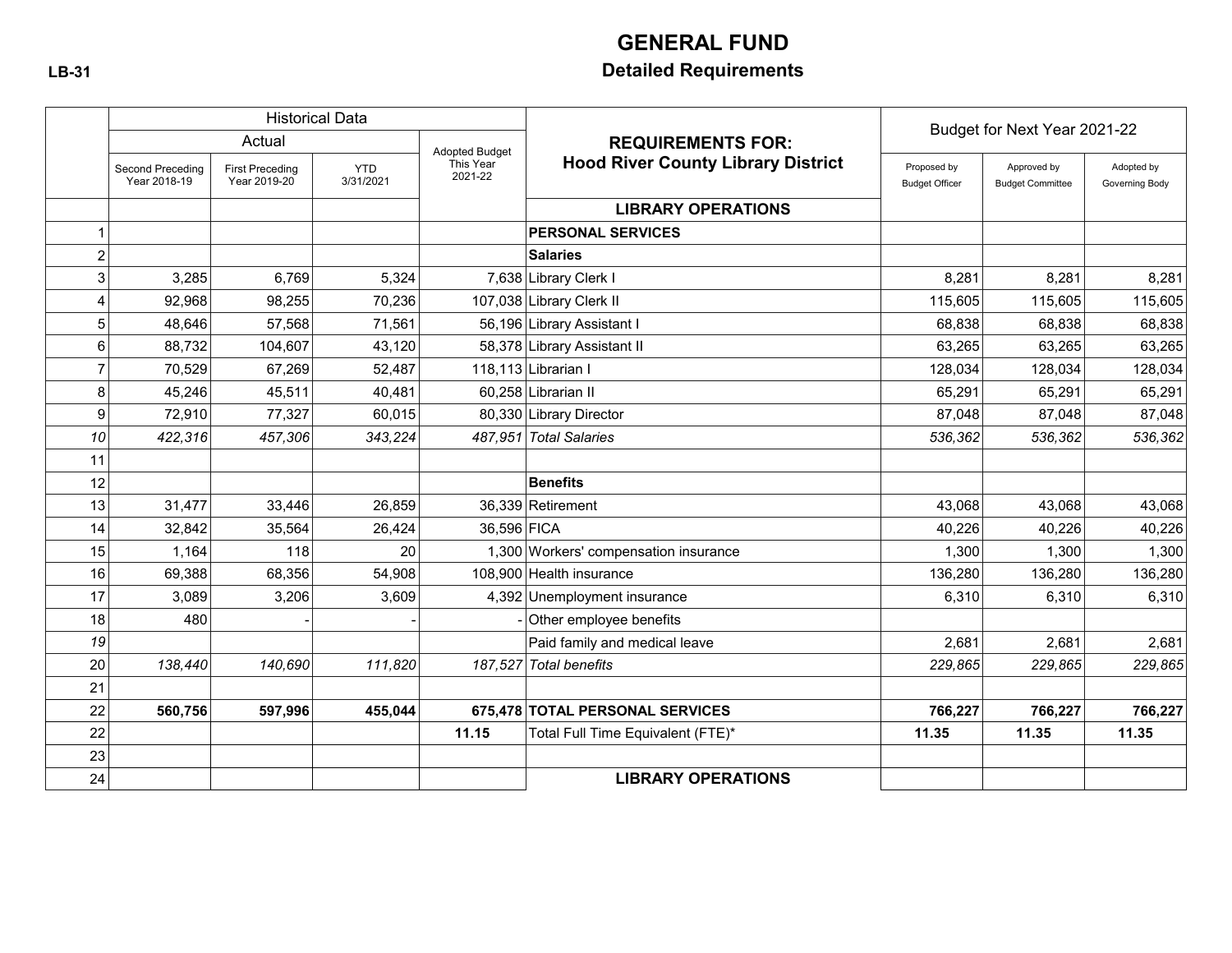| 25              |         |         |         | <b>MATERIALS AND SERVICES</b>           |         |         |         |
|-----------------|---------|---------|---------|-----------------------------------------|---------|---------|---------|
| 26              | 226     | 190     | 299     | 250 Bank charges                        | 300     | 300     | 300     |
| 27              | 13,526  | 13,938  | 9,438   | 13,400 Building rental                  | 13,400  | 13,400  | 13,400  |
| 28              | 22,767  | 16,940  | 11,725  | 20,000 Building maintenance             | 20,000  | 20,000  | 20,000  |
| 29              | 13,904  | 8,359   | 6,473   | 15,000 HVAC                             | 15,000  | 15,000  | 15,000  |
| 30              | 2,185   | 2,086   | 1,609   | 2,350 Elevator                          | 2,450   | 2,450   | 2,450   |
| 31              | 5,497   | 5,336   | 3,938   | 5,100 Telephone                         | 5,220   | 5,220   | 5,220   |
| 32              | 5,121   | 2,450   | 2,025   | $3,300$ Internet                        | 5,840   | 5,840   | 5,840   |
| 33              | 74,409  | 74,051  | 48,407  | 83,000 Collection development           | 90,000  | 90,000  | 90,000  |
| 34              | 10,478  | 13,275  | 10,558  | 13,000 Technology                       | 13,000  | 13,000  | 13,000  |
| 35              | 23,940  | 26,715  | 22,864  | 28,000 Accounting and auditing          | 29,000  | 29,000  | 29,000  |
| 36              | 1,866   | 1,747   | 1,515   | $2,300$ Courier                         | 2,300   | 2,300   | 2,300   |
| 37              | 20,473  | 20,136  | 17,787  | 25,200 Custodial services               | 29,000  | 29,000  | 29,000  |
| 38              | 5,081   | 5,157   | 3,700   | 4,000 Technical services                | 4,000   | 4,000   | 4,000   |
| 39              | 12,271  | 13,069  | 13,396  | 13,500 Library consortium               | 14,200  | 14,200  | 14,200  |
| 40              | 987     | 1,417   | 2,612   | $3,500$ Copiers                         | 3,500   | 3,500   | 3,500   |
| 41              | 1,603   |         |         | 4,000 Elections                         |         |         |         |
| 42              | 4,107   | 4,445   | 924     | 4,000 Furniture and equipment           | 4,000   | 4,000   | 4,000   |
| 43              | 9,059   | 13,002  | 13,134  | 13,700 Property and liability insurance | 16,000  | 16,000  | 16,000  |
| 44              | 23,451  | 19,449  | 15,326  | 25,000 Georgiana Smith Memorial Gardens | 25,000  | 25,000  | 25,000  |
| 45              | 4,113   | 2,915   | 1,558   | 4,000 Legal Services                    | 4,000   | 4,000   | 4,000   |
| 46              |         |         |         | 25,000 Professional services            | 30,000  | 30,000  | 30,000  |
| 47              | 4,316   | 3,880   | 2,079   | 4,000 Membership dues                   | 4,000   | 4,000   | 4,000   |
| 48              | 827     | 1,670   | 1,105   | 1,000 Miscellaneous                     | 1,500   | 1,500   | 1,500   |
| 49              | 885     | 710     | 605     | 4,000 Postage/freight                   | 1,000   | 1,000   | 1,000   |
| 50              | 539     | 298     | 184     | 500 Printing                            | 500     | 500     | 500     |
| 51              | 15,110  | 13,213  | 8,553   | 20,000 Programs                         | 20,000  | 20,000  | 20,000  |
| 52              | 779     | 1,250   | 369     | 2,000 Advertising                       | 2,000   | 2,000   | 2,000   |
| 53              | 12,961  | 10,713  | 4,140   | 14,000 Office supplies                  | 14,000  | 14,000  | 14,000  |
| 54              | 1,985   | 2,594   | 222     | $5,000$ Travel                          | 4,000   | 4,000   | 4,000   |
| 55              | 3,121   | 1,409   | 1,561   | 4,000 Training                          | 4,000   | 4,000   | 4,000   |
| 56              | 2       | 81      |         | 1,500 Board development                 | 1,500   | 1,500   | 1,500   |
| 57              | 200     | 200     |         | 500 Parking reimbursement               | 500     | 500     | 500     |
| 58              | 17,495  | 14,835  | 9,607   | 21,000 Electricity                      | 21,000  | 21,000  | 21,000  |
| 59              | 1,468   | 1,418   | 1,187   | $1,800$ Garbage                         | 2,000   | 2,000   | 2,000   |
| 60              | 5,343   | 4,748   | 3,816   | 10,000 Natural gas                      | 10,000  | 10,000  | 10,000  |
| 61              | 4,535   | 4,640   | 3,759   | 5,400 Water and sewer (building)        | 5,600   | 5,600   | 5,600   |
| 62              |         |         |         |                                         |         |         |         |
| $\overline{63}$ | 324,630 | 306,336 | 224,475 | 402,300 TOTAL MATERIALS & SERVICES      | 417,810 | 417,810 | 417,810 |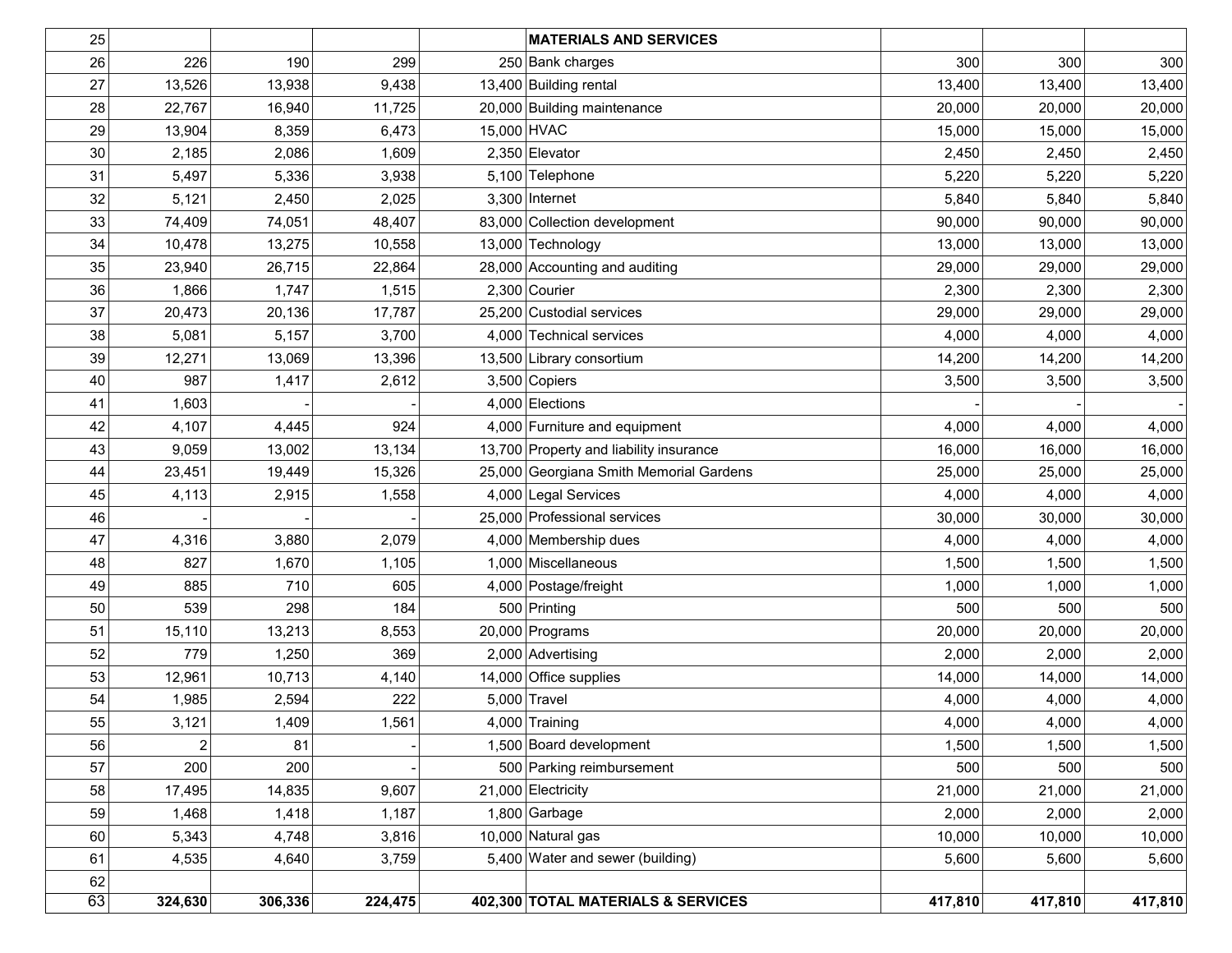| 25.000         |                                  | 20,000  |                                                |                              |                                                                                                                                                                                                    | 25,000                        | 25,000    |
|----------------|----------------------------------|---------|------------------------------------------------|------------------------------|----------------------------------------------------------------------------------------------------------------------------------------------------------------------------------------------------|-------------------------------|-----------|
|                |                                  |         |                                                |                              |                                                                                                                                                                                                    |                               |           |
|                |                                  |         |                                                |                              | 100,000                                                                                                                                                                                            | 100,000                       | 100,000   |
|                |                                  |         |                                                |                              |                                                                                                                                                                                                    |                               |           |
| 910,386        |                                  | 699,519 |                                                |                              | 1,309,037                                                                                                                                                                                          | 1,309,037                     | 1,309,037 |
|                |                                  |         |                                                |                              |                                                                                                                                                                                                    |                               |           |
|                |                                  |         |                                                |                              |                                                                                                                                                                                                    | 12,000                        | 12,000    |
| 694,723        |                                  |         |                                                | Ending Balance (Prior Years) |                                                                                                                                                                                                    |                               |           |
|                |                                  |         |                                                |                              | 629,453                                                                                                                                                                                            | 629,453                       | 629,453   |
| 1,605,109      |                                  |         |                                                |                              |                                                                                                                                                                                                    | 1,950,490                     | 950,490,  |
| 64<br>68<br>73 | 65<br>66<br>69<br>70<br>72<br>74 |         | 123.000<br>1,027,332<br>671.532<br>∣698,864, ا |                              | 20,000 TRANSFER TO CAPITAL RESERVE<br>100.000 CONTINGENCY<br>1,197,778 Total expenditures<br>12,000 Vacation Reserve<br>507,409 UNAPPROPRIATED ENDING FUND BALANCE<br>1,717,187 TOTAL REQUIREMENTS | 25,000<br>12.000<br>1,950,490 |           |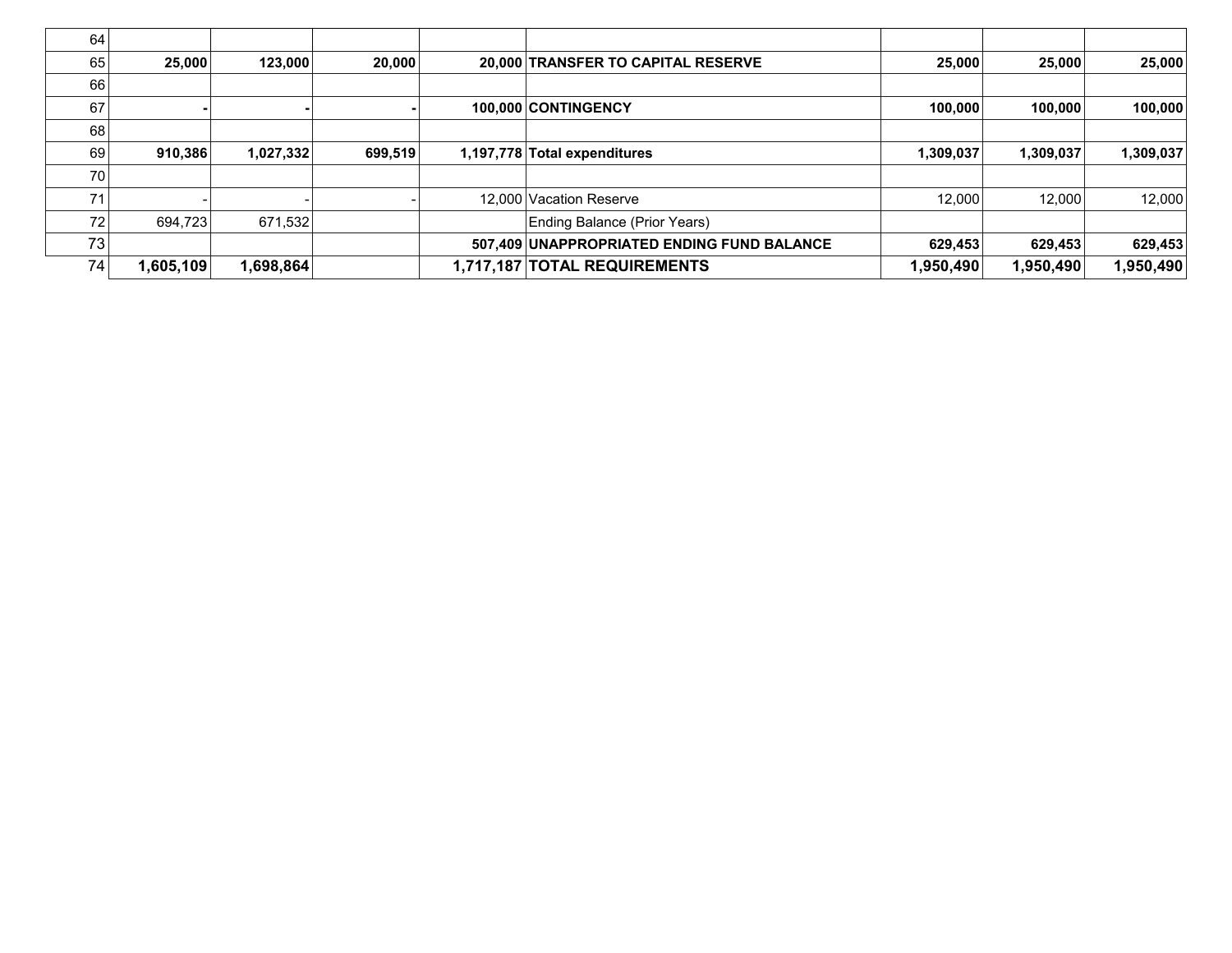## **CAPITAL EQUIPMENT RESERVE FUND**

### **LB-11 Resources and Requirements**

Fund review year: 2021

This fund is authorized and established by Resolution No. 2013-14.008 on May 20, 2014, for the following specified purposes: capital outlay for land acquisition, building construction/improvements, installation

and repair of major building systems, and depreciable equipment.

#### **Hood River County Library District**

|                |                                        | <b>Historical Data</b>                 |                         |                                               |                                        |                                      |                                        |                              |  |
|----------------|----------------------------------------|----------------------------------------|-------------------------|-----------------------------------------------|----------------------------------------|--------------------------------------|----------------------------------------|------------------------------|--|
|                | Actual                                 |                                        |                         |                                               |                                        | Budget for Next Year 2021-22         |                                        |                              |  |
|                | <b>First Preceding</b><br>Year 2018-19 | <b>First Preceding</b><br>Year 2019-20 | <b>YTD</b><br>3/31/2021 | <b>Adopted Budget</b><br>This Year<br>2021-22 | <b>REQUIREMENTS DESCRIPTION</b>        | Proposed by<br><b>Budget Officer</b> | Approved by<br><b>Budget Committee</b> | Adopted by<br>Governing Body |  |
|                |                                        |                                        |                         |                                               | <b>RESOURCES</b>                       |                                      |                                        |                              |  |
| $\mathfrak{p}$ | 100,766                                | 93,230                                 | 114,512                 |                                               | 104.000 Cash on hand                   | 120,000                              | 120,000                                | 120,000                      |  |
| ົ              | 2,252                                  | 2,359                                  | 1,107                   |                                               | 1.500 Interest                         | 2,000                                | 2,000                                  | 2,000                        |  |
|                | 25,000                                 | 123,000                                | 20,000                  |                                               | 20.000 Transfer from General Fund      | 25,000                               | 25,000                                 | 25,000                       |  |
|                |                                        |                                        |                         |                                               |                                        |                                      |                                        |                              |  |
| 6              | 128,018                                | 218,589                                | 135,619                 |                                               | 125,500 TOTAL RESOURCES                | 147,000                              | 147,000                                | 147,000                      |  |
|                |                                        |                                        |                         |                                               |                                        |                                      |                                        |                              |  |
| 8              |                                        |                                        |                         |                                               | <b>REQUIREMENTS</b>                    |                                      |                                        |                              |  |
| 9              | 31,788                                 | 111,714                                |                         |                                               | 75,000 Capital outlay                  | 100.000                              | 100,000                                | 100,000                      |  |
| 10             | 96.230                                 | 109.875                                |                         |                                               | - Ending balance (prior years)         |                                      |                                        |                              |  |
| 11             |                                        |                                        |                         |                                               | 50.500 RESERVED FOR FUTURE EXPENDITURE | 47,000                               | 47.000                                 | 47,000                       |  |
| 12             | 128,018                                | 221,589                                |                         |                                               | 125,500 TOTAL REQUIREMENTS             | 147,000                              | 147,000                                | 147,000                      |  |
|                |                                        |                                        |                         |                                               |                                        |                                      |                                        |                              |  |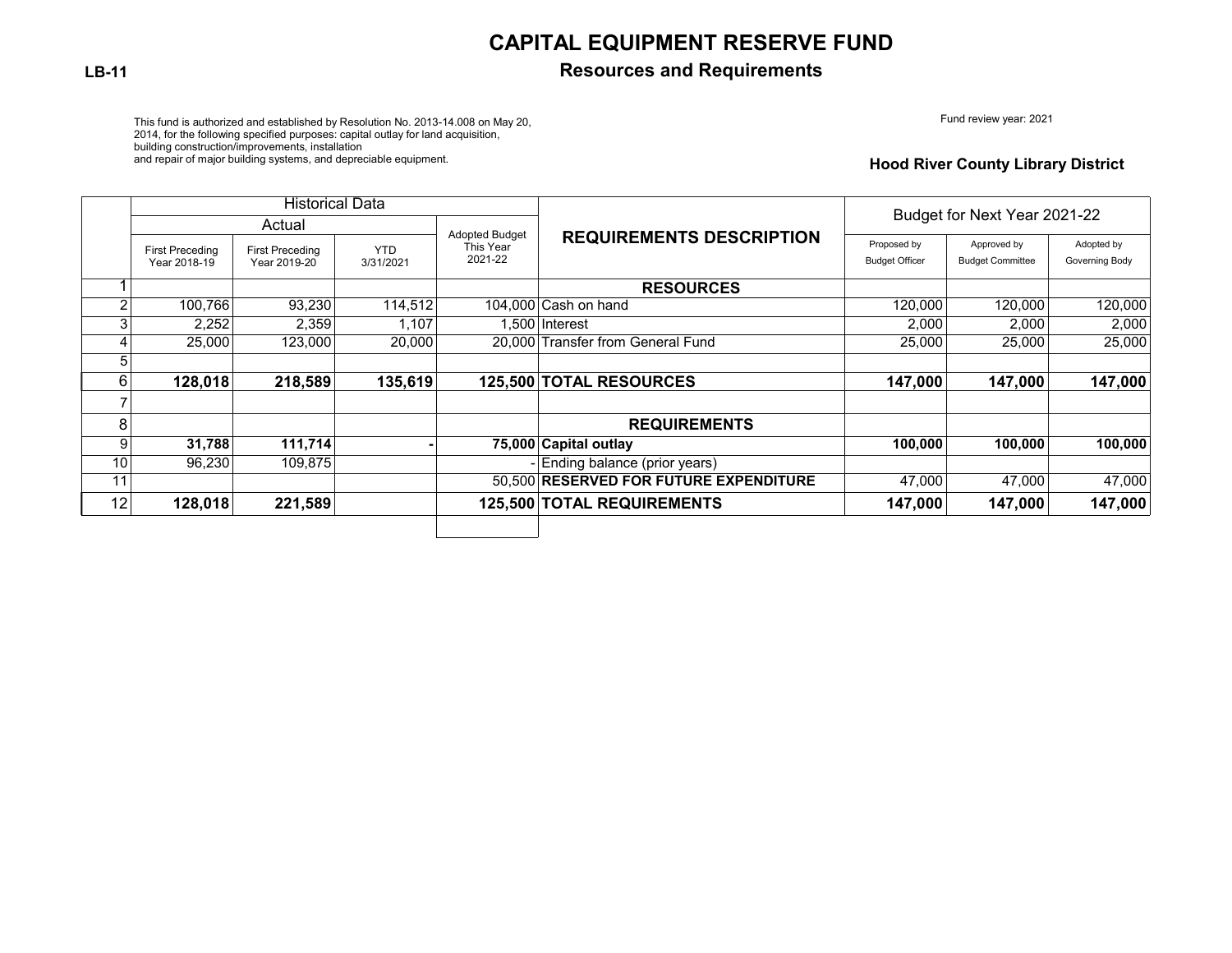# **SPECIAL FUND**

# **LB-10 Resources and Requirements Hood River County Library District**

# **GRANTS FUND**

|                |                                        | <b>Historical Data</b>                 |                         |                                               |                                         | Budget for Next Year 2021-22         |                                        |                              |
|----------------|----------------------------------------|----------------------------------------|-------------------------|-----------------------------------------------|-----------------------------------------|--------------------------------------|----------------------------------------|------------------------------|
|                | Actual                                 |                                        |                         |                                               |                                         |                                      |                                        |                              |
|                | <b>First Preceding</b><br>Year 2018-19 | <b>First Preceding</b><br>Year 2019-20 | <b>YTD</b><br>3/31/2021 | <b>Adopted Budget</b><br>This Year<br>2021-22 | <b>REQUIREMENTS DESCRIPTION</b>         | Proposed by<br><b>Budget Officer</b> | Approved by<br><b>Budget Committee</b> | Adopted by<br>Governing Body |
| 1              |                                        |                                        |                         |                                               | <b>RESOURCES</b>                        |                                      |                                        |                              |
| $\overline{c}$ | 93,523                                 | 110,203                                | 114,512                 |                                               | 115,000 Cash on hand                    | 245,000                              | 245,000                                | 245,000                      |
| 3              | 9,752                                  | 9,133                                  | 31,692                  |                                               | 75,000 Grants (specific purposes)       | 150,000                              | 150,000                                | 150,000                      |
| $\overline{4}$ | 14,838                                 | 15,010                                 | 14,300                  |                                               | 20,000 Friends of the Library donations | 20,000                               | 20,000                                 | 20,000                       |
| 5              | 60,300                                 | 30,694                                 | 3,000                   |                                               | 100,000 Library Foundation donations    | 100,000                              | 100,000                                | 100,000                      |
| 6              |                                        | 5,500                                  | 8,000                   |                                               | 20,000 Pat Hazelhurst Fund donations    | 20,000                               | 20,000                                 | 20,000                       |
| $\overline{7}$ |                                        |                                        |                         |                                               |                                         |                                      |                                        |                              |
| 8              | 178,413                                | 170,540                                | 171,504                 |                                               | 330,000 TOTAL RESOURCES                 | 535,000                              | 535,000                                | 535,000                      |
| 9              |                                        |                                        |                         |                                               |                                         |                                      |                                        |                              |
| 10             |                                        |                                        |                         |                                               | <b>REQUIREMENTS</b>                     |                                      |                                        |                              |
| 11             |                                        |                                        |                         |                                               | <b>Personal services</b>                |                                      |                                        |                              |
| 12             |                                        |                                        |                         |                                               | <b>Salaries</b>                         |                                      |                                        |                              |
| 13             |                                        |                                        |                         |                                               |                                         |                                      |                                        |                              |
| 14             | 1,019                                  | 886                                    |                         |                                               | 5,000 Library Assistant II              | 5,000                                | 5,000                                  | 5,000                        |
| 15             | 2,197                                  | 1,065                                  |                         |                                               | 5,000 Clerk I                           | 5,000                                | 5,000                                  | 5,000                        |
| 16             |                                        |                                        |                         |                                               | Librarian I                             | 5,000                                | 5,000                                  | 5,000                        |
| 17             |                                        |                                        |                         |                                               | <b>Benefits</b>                         |                                      |                                        |                              |
| 18             |                                        |                                        |                         |                                               | Retirement                              |                                      |                                        |                              |
| 19             |                                        | (7)                                    |                         |                                               | 750 FICA                                | 750                                  | 750                                    | 750                          |
| 20             |                                        |                                        |                         |                                               | 250 Workman's compensation              | 250                                  | 250                                    | 250                          |
| 21             |                                        |                                        |                         |                                               | Health insurance                        |                                      |                                        |                              |
| 22             |                                        | (1)                                    |                         |                                               | 100 Unemployment insurance              | 100                                  | 100                                    | 100                          |
| 23             |                                        |                                        |                         |                                               |                                         |                                      |                                        |                              |
| 24             |                                        |                                        |                         |                                               | 500 Other personal services             | 500                                  | 500                                    | 500                          |
| 25             |                                        |                                        |                         |                                               |                                         |                                      |                                        |                              |
| 26             | 3,216                                  | 1,943                                  |                         |                                               | 11,600 Total personal services          | 16,600                               | 16,600                                 | 16,600                       |
| 27             |                                        |                                        |                         |                                               |                                         |                                      |                                        |                              |
| 28             |                                        |                                        |                         |                                               | <b>Materials and services</b>           |                                      |                                        |                              |
| 29             | 25,988                                 | 20,832                                 | 15,188                  |                                               | 40,000 Collection development           | 60,000                               | 60,000                                 | 60,000                       |
| 30             | 6,030                                  | 1,429                                  | 815                     |                                               | 15,000 Technology                       | 30,000                               | 30,000                                 | 30,000                       |
| 31             | 21,879                                 | 15,676                                 | 11,173                  |                                               | $30,000$ Programs                       | 38,400                               | 38,400                                 | 38,400                       |

 $\Gamma$